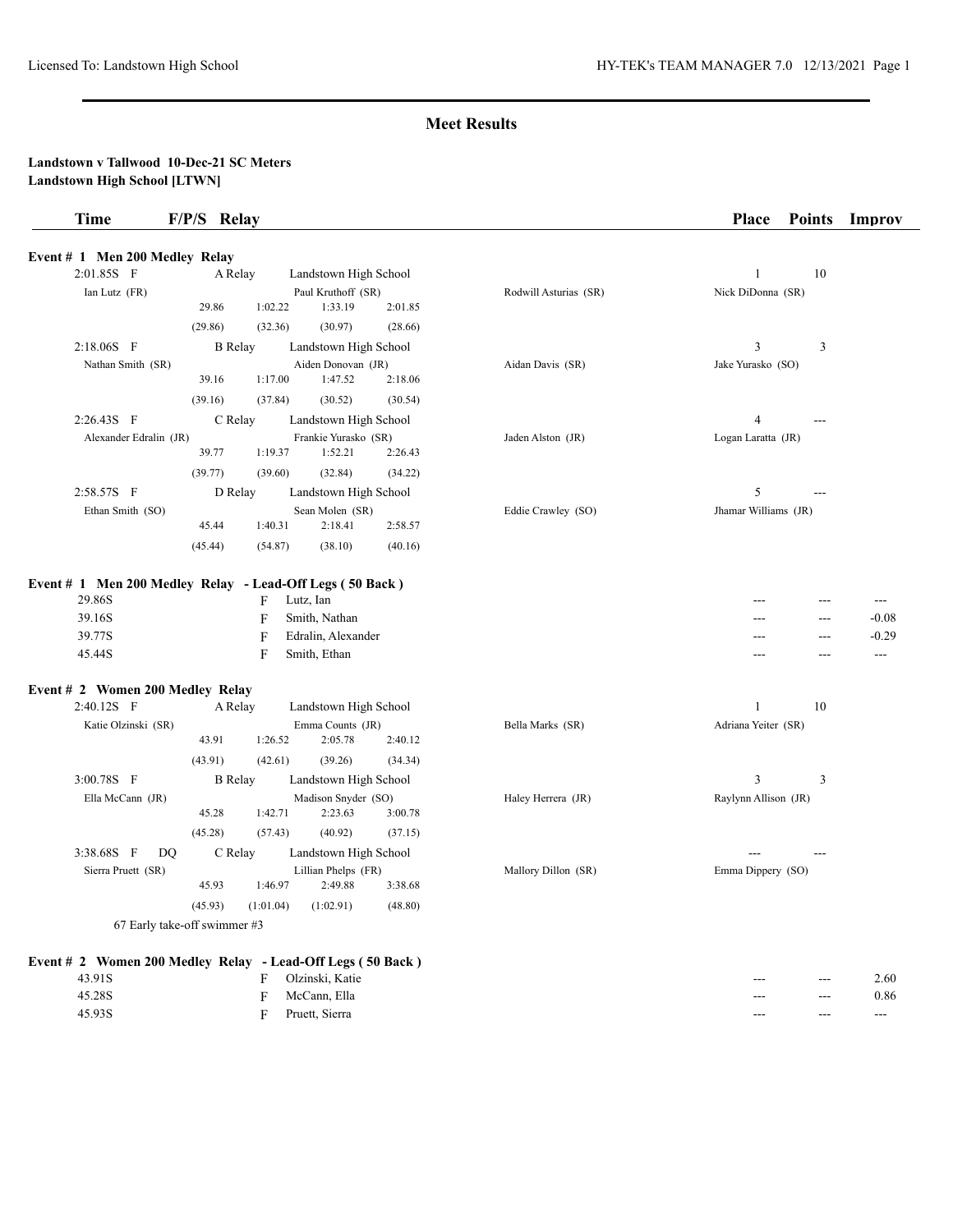## **Landstown v Tallwood 10-Dec-21 SC Meters Landstown High School [LTWN]**

| <b>Time</b>              | F/P/S Relay                   |              |                      |         | Place            | <b>Points</b>  | Improv   |
|--------------------------|-------------------------------|--------------|----------------------|---------|------------------|----------------|----------|
| Event $# 3$ Men 200 Free |                               |              |                      |         |                  |                |          |
| 2:19.39S                 |                               | F            | Asturias, Rodwill    |         | $\,1$            | $\,8\,$        | 0.61     |
|                          | 34.22                         | 1:10.60      | 1:46.10              | 2:19.39 |                  |                |          |
|                          | (34.22)                       | (36.38)      | (35.50)              | (33.29) |                  |                |          |
| 2:23.55S                 |                               |              | F Brown, Joe         |         | $\overline{2}$   | 6              | $-0.15$  |
|                          | 32.84                         | 1:08.35      | 1:45.41              | 2:23.55 |                  |                |          |
|                          | (32.84)                       | (35.51)      | (37.06)              | (38.14) |                  |                |          |
| 2:35.37S                 |                               |              | F Jones, Elliott     |         | $\overline{4}$   | $\overline{4}$ | $---$    |
|                          | 35.79                         | 1:15.53      | 1:56.22              | 2:35.37 |                  |                |          |
|                          | (35.79)                       | (39.74)      | (40.69)              | (39.15) |                  |                |          |
| 3:00.21S                 |                               |              | F Edralin, Alexander |         | 5                | $\mathfrak{Z}$ | $-1.56$  |
|                          | 36.62                         | 1:20.82      | 2:10.30              | 3:00.21 |                  |                |          |
|                          | (36.62)                       | (44.20)      | (49.48)              | (49.91) |                  |                |          |
|                          |                               |              |                      |         |                  |                |          |
| Event # 4 Women 200 Free |                               |              |                      |         |                  |                |          |
| 2:50.90S                 |                               | F            | Yeiter, Adriana      |         | $\mathbf{1}$     | 8              | $-2.29$  |
|                          | 37.77                         | 1:20.77      | 2:05.67              | 2:50.90 |                  |                |          |
|                          | (37.77)                       | (43.00)      | (44.90)              | (45.23) |                  |                |          |
| 3:16.05S                 |                               |              | F Allison, Raylynn   |         | 3                | 5              | $-7.07$  |
|                          | $\overline{\phantom{a}}$      | 1:33.43      | 2:26.12              | 3:16.05 |                  |                |          |
|                          | $\hspace{1.5cm} \textbf{---}$ | (1:33.43)    | (52.69)              | (49.93) |                  |                |          |
| 3:18.20S                 |                               |              | F Derr, Rachel       |         | $\overline{4}$   | $\overline{4}$ | $-15.52$ |
|                          | 41.65                         | 1:30.06      | 2:23.76              | 3:18.20 |                  |                |          |
|                          | (41.65)                       | (48.41)      | (53.70)              | (54.44) |                  |                |          |
| 3:42.60S                 |                               | F            | Snyder, Madison      |         | $\boldsymbol{7}$ | $\mathbf{1}$   | ---      |
|                          | 43.44                         | 1:39.60      | 2:44.10              | 3:42.60 |                  |                |          |
|                          | (43.44)                       | (56.16)      | (1:04.50)            | (58.50) |                  |                |          |
|                          |                               |              |                      |         |                  |                |          |
| Event # 5 Men 200 IM     |                               |              |                      |         |                  |                |          |
| 2:29.00S                 |                               | $\mathbf{F}$ | Kruthoff, Paul       |         | $\mathbf{1}$     | $\,8\,$        | 10.30    |
|                          | 31.70                         | 1:10.65      | 1:54.83              | 2:29.00 |                  |                |          |
|                          | (31.70)                       | (38.95)      | (44.18)              | (34.17) |                  |                |          |
| 2:46.58S                 |                               | F            | Donovan, Aiden       |         | $\mathfrak z$    | 5              | $-3.86$  |
|                          | 34.96                         | 1:20.67      | 2:08.06              | 2:46.58 |                  |                |          |
|                          | (34.96)                       | (45.71)      | (47.39)              | (38.52) |                  |                |          |
| 3:01.89S                 |                               |              | F Widgeon, Taylor    |         | $\overline{4}$   | $\overline{4}$ |          |
|                          | 34.46                         | 1:22.10      | 2:18.94              | 3:01.89 |                  |                |          |
|                          | (34.46)                       | (47.64)      | (56.84)              | (42.95) |                  |                |          |
| 3:16.10S                 |                               | F            | Yurasko, Frankie     |         | $\mathfrak s$    | $\mathfrak{Z}$ | 4.97     |
|                          | 36.95                         | 1:29.13      | 2:27.53              | 3:16.10 |                  |                |          |
|                          | (36.95)                       | (52.18)      | (58.40)              | (48.57) |                  |                |          |
|                          |                               |              |                      |         |                  |                |          |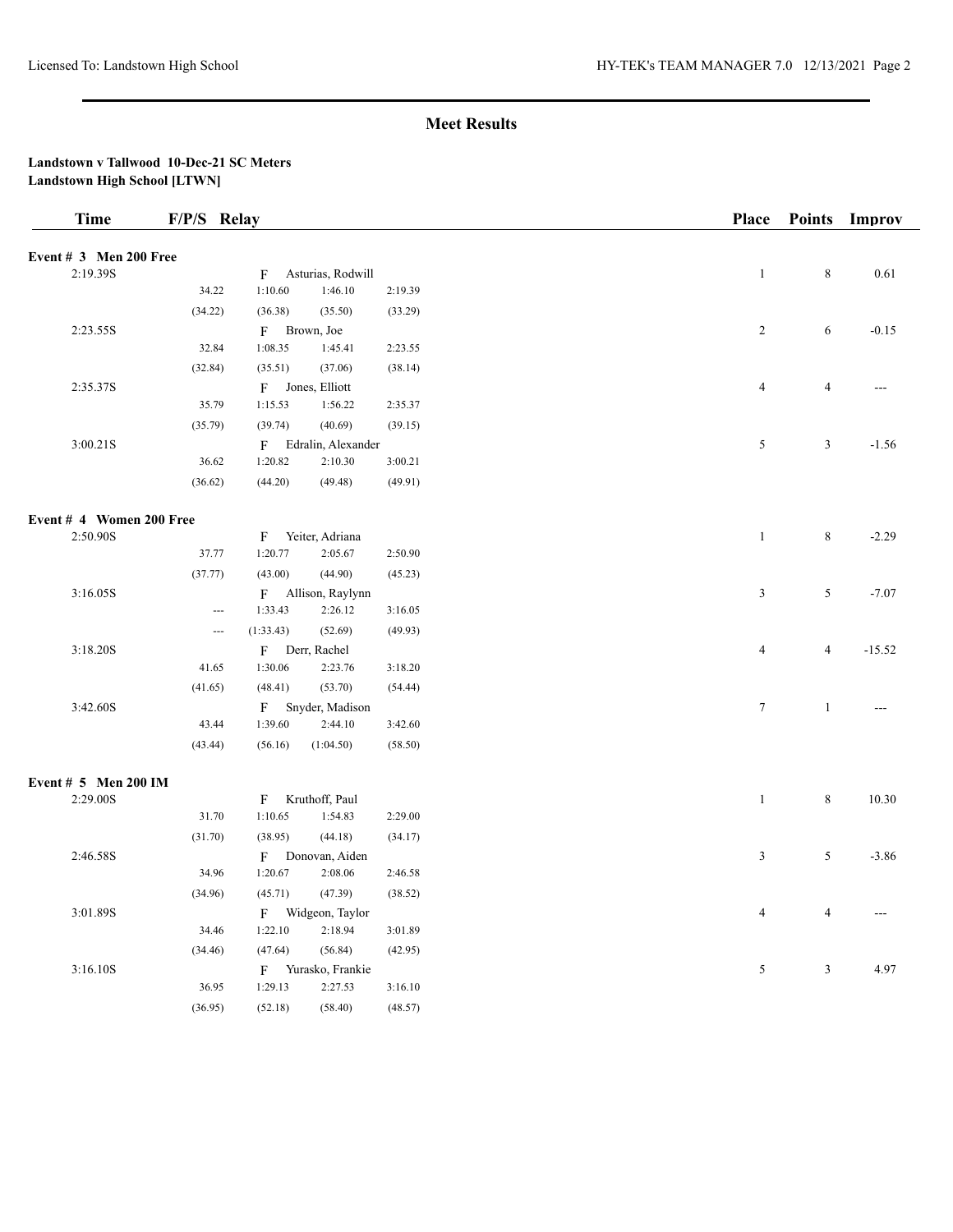# **Landstown v Tallwood 10-Dec-21 SC Meters Landstown High School [LTWN]**

--- (1:51.81)

| <b>Time</b>                  | F/P/S Relay               |                                              | <b>Place</b>   | <b>Points</b>  | Improv                                   |
|------------------------------|---------------------------|----------------------------------------------|----------------|----------------|------------------------------------------|
| Event # 6 Women 200 IM       |                           |                                              |                |                |                                          |
| 3:14.22S                     |                           | Counts, Emma<br>F                            | $\mathbf{1}$   | $\,8\,$        | ---                                      |
|                              | 41.63                     | 1:37.27<br>2:32.02<br>3:14.22                |                |                |                                          |
|                              | (41.63)                   | (55.64)<br>(54.75)<br>(42.20)                |                |                |                                          |
| 3:19.22S                     |                           | F<br>Herrera, Haley                          | $\mathfrak{Z}$ | 5              | $-2.61$                                  |
|                              | 44.60                     | 1:36.11<br>2:32.02<br>3:19.22                |                |                |                                          |
|                              | (44.60)                   | (51.51)<br>(55.91)<br>(47.20)                |                |                |                                          |
| 4:02.34S                     |                           | Olzinski, Katie<br>$\mathbf{F}$              | $\overline{4}$ | $\overline{4}$ | ---                                      |
|                              | 53.79                     | 1:51.35<br>3:06.12<br>4:02.34                |                |                |                                          |
|                              | (53.79)                   | (57.56)<br>(1:14.77)<br>(56.22)              |                |                |                                          |
| 4:31.56S                     | DQ                        | Dillon, Mallory<br>F                         | $---$          | ---            |                                          |
|                              | 1:05.69                   | 2:15.33<br>3:30.48<br>4:31.56                |                |                |                                          |
|                              | (1:05.69)                 | (1:09.64)<br>(1:15.15)<br>(1:01.08)          |                |                |                                          |
|                              | 1A Alternating Kick - fly |                                              |                |                |                                          |
|                              |                           |                                              |                |                |                                          |
| Event # 7 Men 50 Free        |                           |                                              |                |                |                                          |
| 25.55S                       |                           | Lutz, Ian<br>F                               | 1              | $\,8\,$        | $-0.09$                                  |
| 33.15S                       |                           | F<br>Laratta, Logan                          | $\mathfrak{Z}$ | 5              | $-1.06$                                  |
| 36.30S                       |                           | $\boldsymbol{\mathrm{F}}$<br>Sriraman, Ishan | $\overline{4}$ | $\overline{4}$ | $-5.58$                                  |
| 37.61S                       |                           | F<br>Peters, Michael                         | $\sqrt{5}$     | $\mathfrak z$  | $\scriptstyle\cdots$                     |
| Event # 8 Women 50 Free      |                           |                                              |                |                |                                          |
| 34.34S                       |                           | Marks, Bella<br>F                            | $\mathbf{1}$   | $\,8\,$        | 0.07                                     |
| 41.59S                       |                           | Pruett, Sierra<br>F                          | $\sqrt{5}$     | $\sqrt{3}$     | 1.80                                     |
| 43.43S                       |                           | F<br>Phelps, Lillian                         | $\tau$         | $\mathbf{1}$   | $\hspace{0.05cm} \ldots \hspace{0.05cm}$ |
| 50.81S                       |                           | F<br>Dippery, Emma                           | $\,8\,$        | $\overline{a}$ | $-1.73$                                  |
| <b>Event #11 Men 100 Fly</b> |                           |                                              |                |                |                                          |
| 1:10.53S                     |                           | Asturias, Rodwill<br>F                       | $\mathbf{1}$   | $\,$ 8 $\,$    | $-7.26$                                  |
|                              | 33.58                     | 1:10.53                                      |                |                |                                          |
|                              | (33.58)                   | (36.95)                                      |                |                |                                          |
| 1:11.35S                     |                           | F<br>Davis, Aidan                            | $\overline{c}$ | 6              | $-0.68$                                  |
|                              | 33.60                     | 1:11.35                                      |                |                |                                          |
|                              | (33.60)                   | (37.75)                                      |                |                |                                          |
| 1:17.32S                     |                           | F<br>Donovan, Aiden                          | 4              | 4              |                                          |
|                              | 36.21                     | 1:17.32                                      |                |                |                                          |
|                              | (36.21)                   | (41.11)                                      |                |                |                                          |
| 1:36.43S                     |                           | F Crawley, Eddie                             | 5              | 3              | $-2.21$                                  |
|                              | 40.43                     | 1:36.43                                      |                |                |                                          |
|                              | (40.43)                   | (56.00)                                      |                |                |                                          |
|                              |                           |                                              |                |                |                                          |
| Event #12 Women 100 Fly      |                           |                                              |                |                |                                          |
| 1:30.17S                     |                           | Marks, Bella<br>F                            | $\mathbf{1}$   | $\,8\,$        | $-0.28$                                  |
|                              | 44.40                     | 1:30.17                                      |                |                |                                          |
|                              | (44.40)                   | (45.77)                                      |                |                |                                          |
| 1:51.81S                     |                           | F Herrera, Haley                             | 3              | 5              | 2.71                                     |
|                              | ---                       | 1:51.81                                      |                |                |                                          |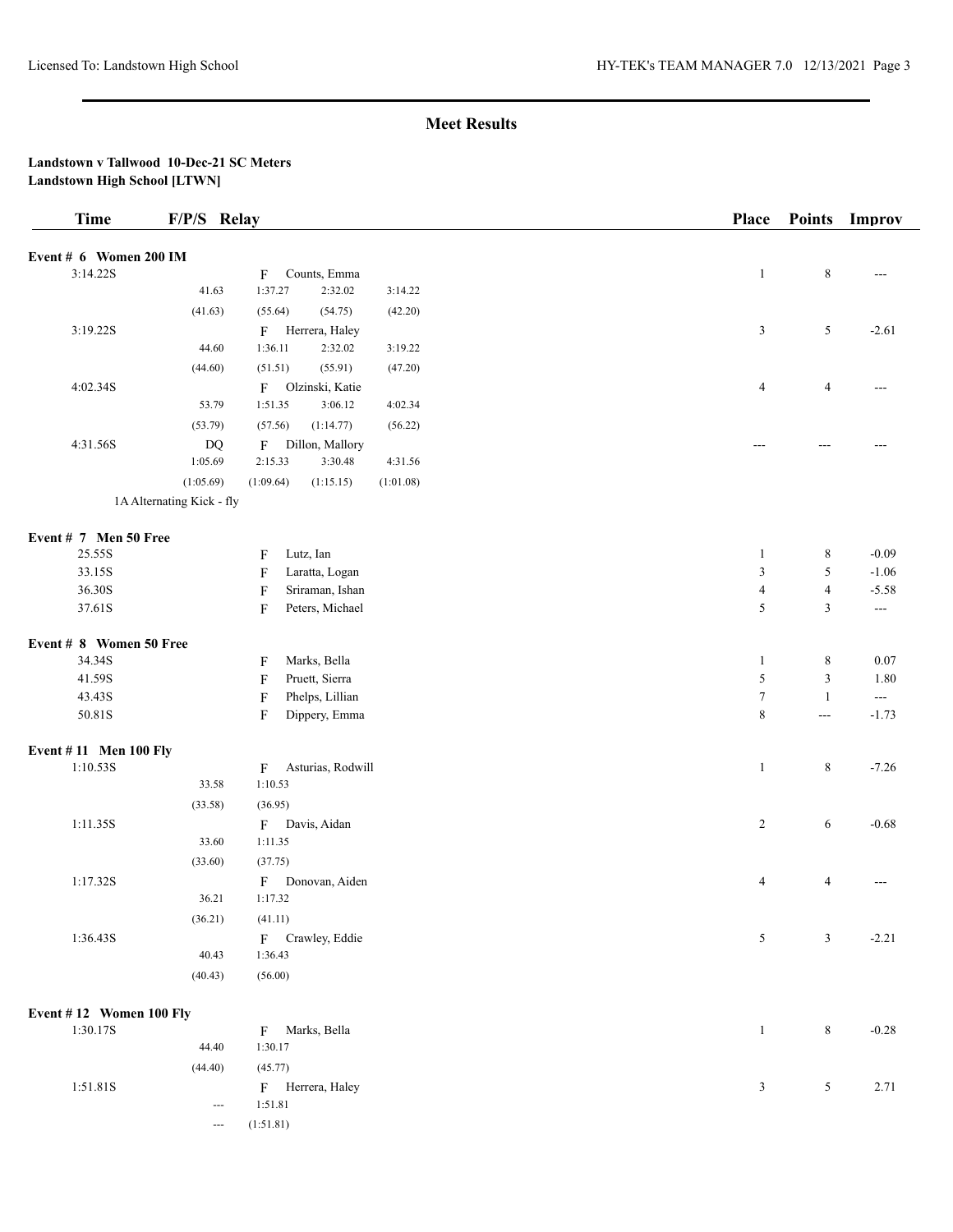## **Landstown v Tallwood 10-Dec-21 SC Meters Landstown High School [LTWN]**

| <b>Time</b><br>F/P/S Relay    |         |                                  | Place          | <b>Points</b>  | Improv            |
|-------------------------------|---------|----------------------------------|----------------|----------------|-------------------|
| <b>Event #13 Men 100 Free</b> |         |                                  |                |                |                   |
| 58.11S                        |         | F Lutz, Ian                      | $\mathbf{1}$   | 8              | 0.04              |
|                               | 28.31   | 58.11                            |                |                |                   |
|                               | (28.31) | (29.80)                          |                |                |                   |
| 1:04.39S                      |         | F DiDonna, Nick                  | $\overline{c}$ | 6              | $-0.79$           |
|                               | 30.39   | 1:04.39                          |                |                |                   |
|                               | (30.39) | (34.00)                          |                |                |                   |
| 1:07.84S                      |         | F Alston, Jaden                  | 3              | 5              | $-9.33$           |
|                               | 32.01   | 1:07.84                          |                |                |                   |
|                               | (32.01) | (35.83)                          |                |                |                   |
| 1:12.30S                      |         | F Molen, Sean                    | $\overline{4}$ | $\overline{4}$ | 0.09              |
|                               | 34.83   | 1:12.30                          |                |                |                   |
|                               | (34.83) | (37.47)                          |                |                |                   |
| Event #14 Women 100 Free      |         |                                  |                |                |                   |
| 1:24.53S                      |         | Allison, Raylynn<br>$\mathbf{F}$ | 3              | 5              | $-1.35$           |
|                               | 39.67   | 1:24.53                          |                |                |                   |
|                               | (39.67) | (44.86)                          |                |                |                   |
| 1:35.53S                      |         | F Graham, Katie                  | 4              | $\overline{4}$ | $-21.81$          |
|                               | 46.60   | 1:35.53                          |                |                |                   |
|                               | (46.60) | (48.93)                          |                |                |                   |
| 1:44.68S                      |         | F Rodriguez, Tatiana             | 5              | 3              | $-9.54$           |
|                               | 49.69   | 1:44.68                          |                |                |                   |
|                               | (49.69) | (54.99)                          |                |                |                   |
| 1:54.83S                      |         | F Antolin, Simone                | $\tau$         | $\mathbf{1}$   | $\qquad \qquad -$ |
|                               | 51.64   | 1:54.83                          |                |                |                   |
|                               | (51.64) | (1:03.19)                        |                |                |                   |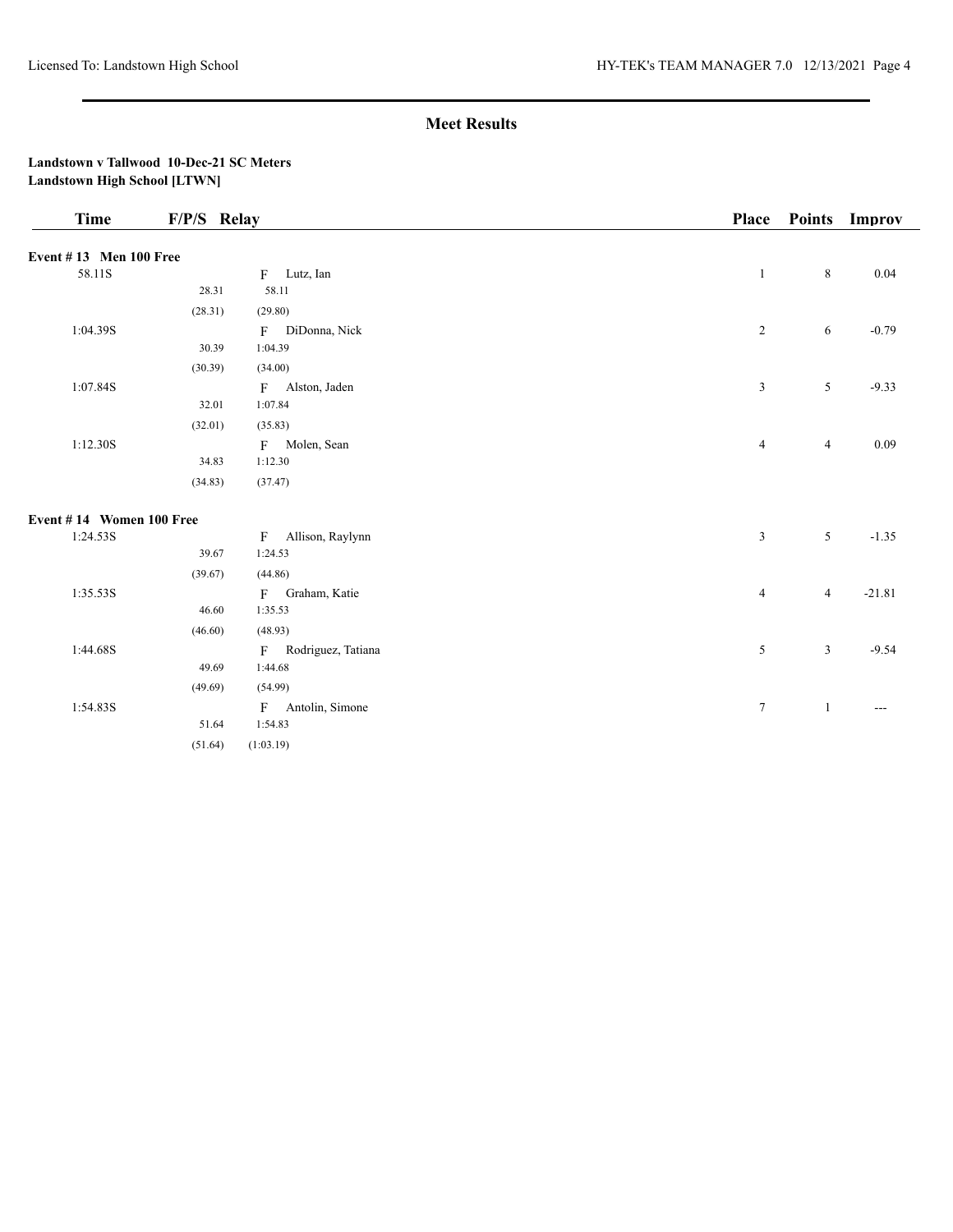## **Landstown v Tallwood 10-Dec-21 SC Meters Landstown High School [LTWN]**

| <b>Time</b>                   | F/P/S Relay |              |                               |           | <b>Place</b>   | <b>Points</b>  | Improv   |
|-------------------------------|-------------|--------------|-------------------------------|-----------|----------------|----------------|----------|
| <b>Event #15 Men 400 Free</b> |             |              |                               |           |                |                |          |
| 5:13.90S                      |             | F            | Brown, Joe                    |           | $\mathbf{1}$   | $\,8\,$        | 4.32     |
|                               | 34.68       | 1:12.30      | 1:51.95                       | 2:32.21   |                |                |          |
|                               | (34.68)     | (37.62)      | (39.65)                       | (40.26)   |                |                |          |
|                               | 3:12.76     | 3:53.85      | 4:34.95                       | 5:13.90   |                |                |          |
|                               | (40.55)     | (41.09)      | (41.10)                       | (38.95)   |                |                |          |
| 5:37.41S                      |             | F            | Jones, Elliott                |           | $\overline{c}$ | 6              | $-6.26$  |
|                               | 37.51       | 1:19.36      | 2:02.86                       | 2:47.12   |                |                |          |
|                               | (37.51)     | (41.85)      | (43.50)                       | (44.26)   |                |                |          |
|                               | 3:30.09     | 4:13.06      | 4:56.58                       | 5:37.41   |                |                |          |
|                               | (42.97)     | (42.97)      | (43.52)                       | (40.83)   |                |                |          |
| 6:09.84S                      |             | $\mathbf{F}$ | Alston, Jaden                 |           | $\mathfrak{Z}$ | $\sqrt{5}$     | $---$    |
|                               | 37.57       | 1:19.76      | 2:06.10                       | 2:54.70   |                |                |          |
|                               | (37.57)     | (42.19)      | (46.34)                       | (48.60)   |                |                |          |
|                               | 3:42.60     | 4:31.37      | 5:21.64                       | 6:09.84   |                |                |          |
|                               | (47.90)     | (48.77)      | (50.27)                       | (48.20)   |                |                |          |
| 6:10.12S                      |             | $\mathbf{F}$ | Smith, Nathan                 |           | $\overline{4}$ | $\overline{4}$ | $-37.05$ |
|                               | 41.39       | 1:25.37      | 2:10.49                       | 2:56.80   |                |                |          |
|                               | (41.39)     | (43.98)      | (45.12)                       | (46.31)   |                |                |          |
|                               | 3:45.04     | 4:35.93      | $\hspace{1.5cm} \textbf{---}$ | 6:10.12   |                |                |          |
|                               | (48.24)     | (50.89)      | $\hspace{0.05cm} \ldots$      | (6:10.12) |                |                |          |
| Event #16 Women 400 Free      |             |              |                               |           |                |                |          |
| 6:02.38S                      |             | F            | Yeiter, Adriana               |           | $\mathbf{1}$   | 8              | $-4.38$  |
|                               | 39.61       | 1:24.03      | 2:10.21                       | 2:56.81   |                |                |          |
|                               | (39.61)     | (44.42)      | (46.18)                       | (46.60)   |                |                |          |
|                               | 3:44.08     | 4:31.39      | 5:17.69                       | 6:02.38   |                |                |          |
|                               | (47.27)     | (47.31)      | (46.30)                       | (44.69)   |                |                |          |
| 7:16.22S                      |             |              | F Derr, Rachel                |           | $\mathfrak{Z}$ | $\mathfrak{S}$ | 18.88    |
|                               | 46.94       | 1:38.29      | 2:32.52                       | 3:28.43   |                |                |          |
|                               | (46.94)     | (51.35)      | (54.23)                       | (55.91)   |                |                |          |
|                               | 4:25.97     | 5:23.47      | 6:20.79                       | 7:16.22   |                |                |          |

(57.54) (57.50) (57.32) (55.43)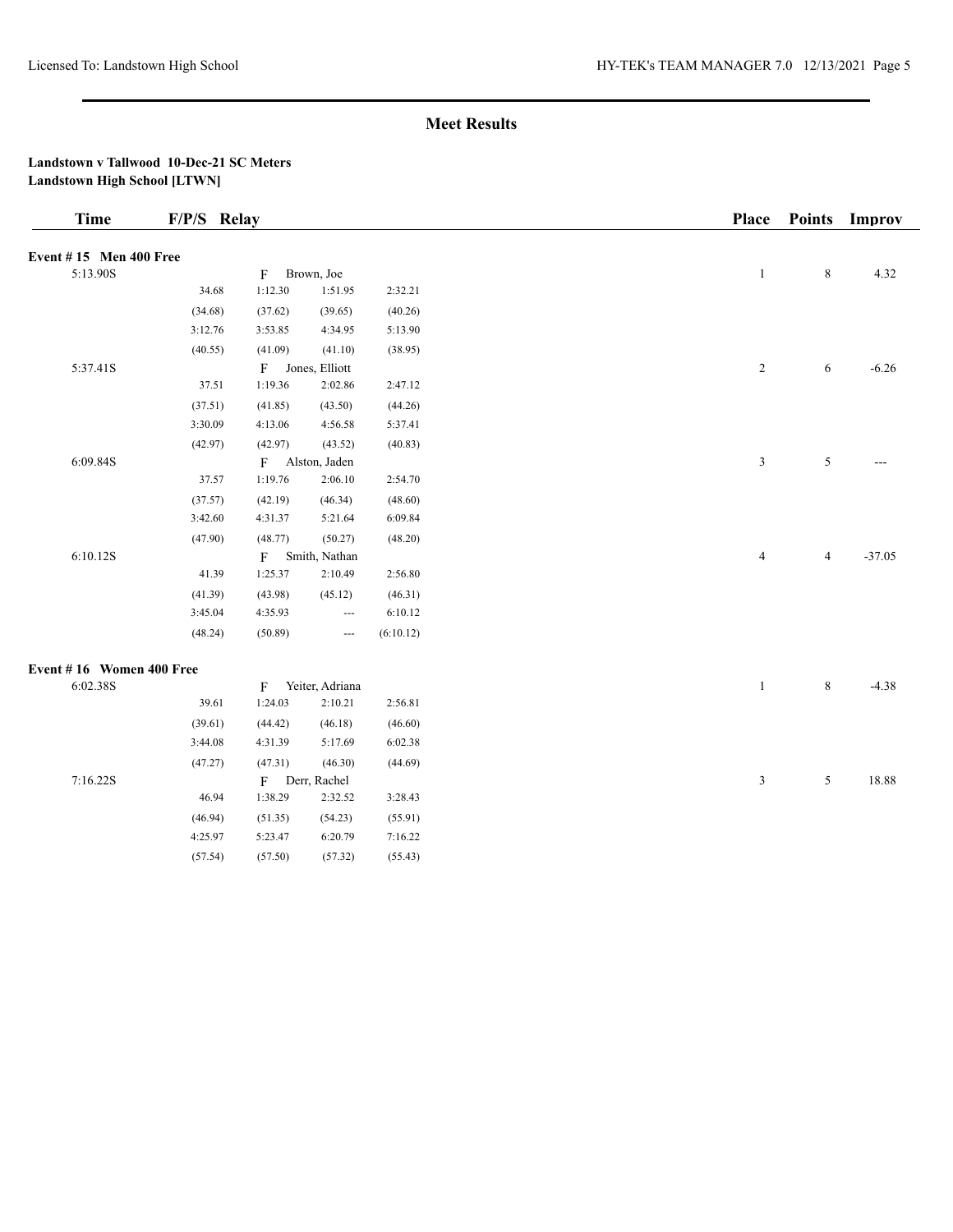#### **Landstown v Tallwood 10-Dec-21 SC Meters Landstown High School [LTWN]**

| Time                         | F/P/S Relay    |         |                                 |         |                      | <b>Place</b>         | <b>Points</b> | Improv |
|------------------------------|----------------|---------|---------------------------------|---------|----------------------|----------------------|---------------|--------|
| Event #17 Men 200 Free Relay |                |         |                                 |         |                      |                      |               |        |
| $2:02.45S$ F                 | <b>B</b> Relay |         | Landstown High School           |         |                      | $\overline{c}$       | 5             |        |
| Taylor Widgeon (FR)          | 30.69          | 1:02.00 | Jake Yurasko (SO)<br>1:32.74    | 2:02.45 | Elliott Jones (FR)   | Frankie Yurasko (SR) |               |        |
|                              | (30.69)        | (31.31) | (30.74)                         | (29.71) |                      |                      |               |        |
| $2:03.04S$ F                 | A Relay        |         | Landstown High School           |         |                      | 3                    | 3             |        |
| Jaden Alston (JR)            |                |         | Aiden Donovan (JR)              |         | Joe Brown (SR)       | Aidan Davis (SR)     |               |        |
|                              | 33.53          | 1:02.88 | 1:35.89                         | 2:03.04 |                      |                      |               |        |
|                              | (33.53)        | (29.35) | (33.01)                         | (27.15) |                      |                      |               |        |
| 2:13.34S F                   | C Relay        |         | Landstown High School           |         |                      | 4                    | $---$         |        |
| Sean Molen (SR)              |                |         | Zack Fok (SO)                   |         | Logan Laratta (JR)   | Ethan Smith (SO)     |               |        |
|                              | 33.11          | 1:07.25 | 1:41.33                         | 2:13.34 |                      |                      |               |        |
|                              | (33.11)        | (34.14) | (34.08)                         | (32.01) |                      |                      |               |        |
| 2:27.45S F                   | D Relay        |         | Landstown High School           |         |                      | 5                    | $---$         |        |
| Michael Peters (SR)          | 37.52          | 1:10.80 | John Monrouzeau (JR)<br>1:52.28 | 2:27.45 | Jhamar Williams (JR) | Ishan Sriraman (SR)  |               |        |

#### **Event # 17 Men 200 Free Relay - Lead-Off Legs ( 50 Free )**

(37.52) (33.28) (41.48) (35.17)

| 30.69S | Widgeon, Taylor                 | $- - -$ | $---$ | $- - -$ |
|--------|---------------------------------|---------|-------|---------|
| 33.11S | Molen, Sean                     | $- - -$ | $---$ | 0.51    |
| 33.53S | Alston, Jaden<br>$\blacksquare$ | $- - -$ | $---$ | 2.63    |
| 37.52S | Peters, Michael                 | $-- -$  | $---$ | $--$    |

# **Event # 18 Women 200 Free Relay**

| $2:31.16S$ F        | A Relay        |         | Landstown High School  |         |                     | $\overline{2}$       |
|---------------------|----------------|---------|------------------------|---------|---------------------|----------------------|
| Haley Herrera (JR)  |                |         | Ella McCann (JR)       |         | Katie Olzinski (SR) | Madison Snyder (SO)  |
|                     | 35.58          | 1:14.87 | 1:58.72                | 2:31.16 |                     |                      |
|                     | (35.58)        | (39.29) | (43.85)                | (32.44) |                     |                      |
| $2:59.57S$ F        | <b>B</b> Relay |         | Landstown High School  |         |                     | 4<br>$---$           |
| Sierra Pruett (SR)  |                |         | Katie Graham (9)       |         | Mallory Dillon (SR) | Rachel Derr (SR)     |
|                     | 42.66          | 1:27.68 | 2:12.93                | 2:59.57 |                     |                      |
|                     | (42.66)        | (45.02) | (45.25)                | (46.64) |                     |                      |
| $3:13.16S$ F        | C Relay        |         | Landstown High School  |         |                     | 5<br>$---$           |
| Simone Antolin (SR) |                |         | Tatiana Rodriguez (FR) |         | Emma Dippery (SO)   | Abby Sheganoski (JR) |
|                     | 47.85          | 1:34.62 | 2:25.96                | 3:13.16 |                     |                      |
|                     | (47.85)        | (46.77) | (51.34)                | (47.20) |                     |                      |

|        | Event #18 Women 200 Free Relay - Lead-Off Legs (50 Free) |    |                 |
|--------|----------------------------------------------------------|----|-----------------|
| 35.58S |                                                          | Е. | Herrera, Haley  |
| 42.66S |                                                          | E. | Pruett, Sierra  |
| 47.85S |                                                          | F. | Antolin, Simone |

|                   | $\overline{2}$<br>5 |  |
|-------------------|---------------------|--|
| ie Olzinski (SR)  | Madison Snyder (SO) |  |
|                   | 4<br>---            |  |
| llory Dillon (SR) | Rachel Derr (SR)    |  |
|                   | $--$                |  |

|  | $-0.99$ |
|--|---------|
|  | 2.87    |
|  | $-2.41$ |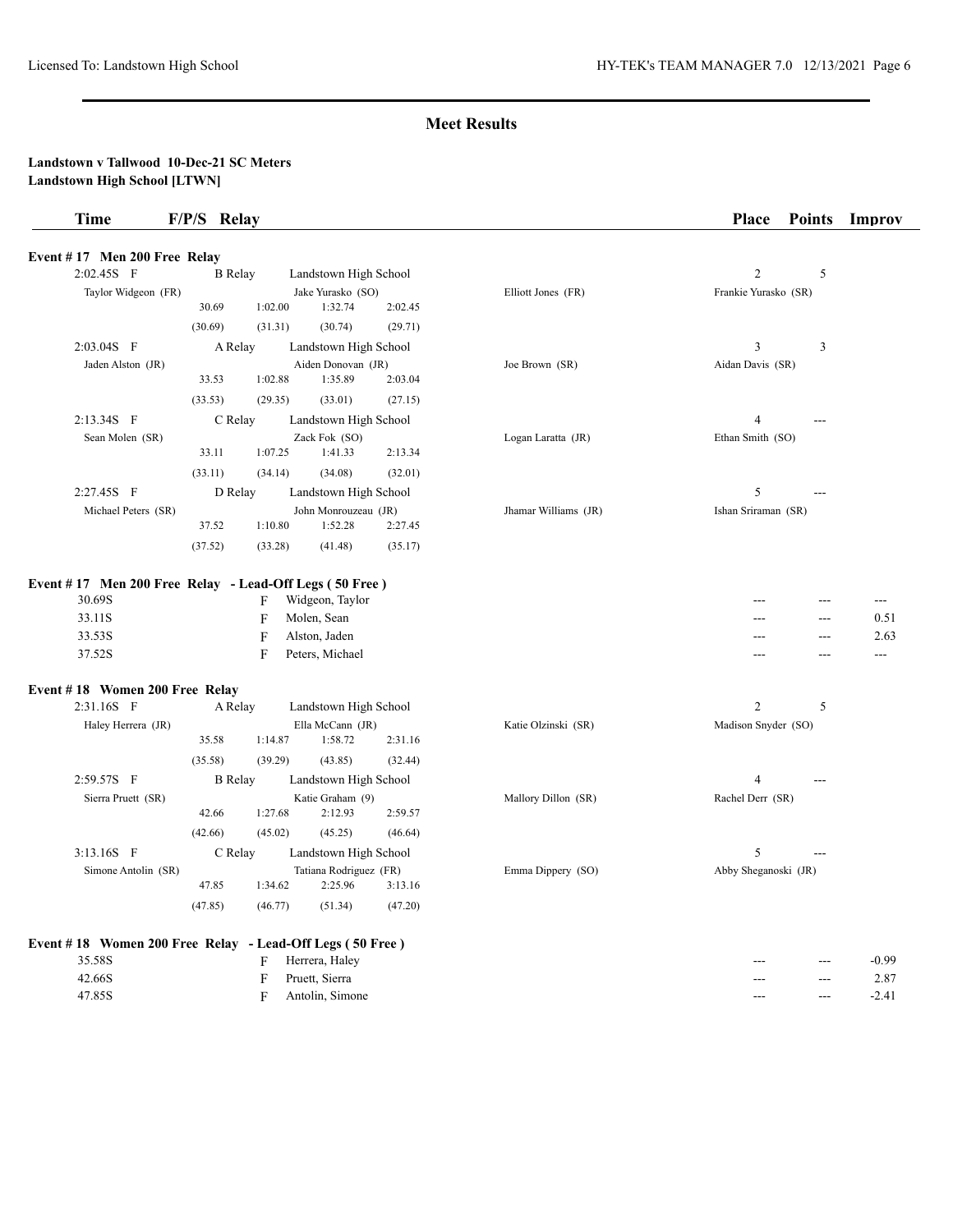## **Landstown v Tallwood 10-Dec-21 SC Meters Landstown High School [LTWN]**

| <b>Time</b>                          | F/P/S Relay                               |                                | <b>Place</b>      |                | Points Improv |
|--------------------------------------|-------------------------------------------|--------------------------------|-------------------|----------------|---------------|
| Event #19 Men 100 Back               |                                           |                                |                   |                |               |
| 1:09.91S                             |                                           | DiDonna, Nick<br>$\mathbf{F}$  | $\overline{2}$    | 6              | $-2.48$       |
|                                      | 33.61                                     | 1:09.91                        |                   |                |               |
|                                      | (33.61)                                   | (36.30)                        |                   |                |               |
| 1:27.58S                             |                                           | F Edralin, Alexander           | $\mathfrak{Z}$    | $\sqrt{5}$     | $-6.69$       |
|                                      | 41.97                                     | 1:27.58                        |                   |                |               |
|                                      | (41.97)                                   | (45.61)                        |                   |                |               |
| 1:28.90S                             |                                           | F Smith, Nathan                | $\overline{4}$    | $\overline{4}$ | 3.44          |
|                                      | 1:28.99                                   | 1:28.90                        |                   |                |               |
|                                      | (1:28.99)                                 | (.09)                          |                   |                |               |
| 1:58.24S                             | $\mathbf{D}\mathbf{Q}$                    | F Fok, Zack                    | $\qquad \qquad -$ | $---$          | ---           |
|                                      | 1:40.62                                   | 1:58.24                        |                   |                |               |
|                                      | (1:40.62)                                 | (17.62)                        |                   |                |               |
|                                      | 2U Multiple strokes past vertical at turn |                                |                   |                |               |
|                                      |                                           |                                |                   |                |               |
| Event #20 Women 100 Back<br>1:45.79S |                                           | McCann, Ella<br>$\mathbf{F}$   | $\overline{4}$    | $\overline{4}$ | 3.00          |
|                                      | 51.11                                     | 1:45.79                        |                   |                |               |
|                                      | (51.11)                                   | (54.68)                        |                   |                |               |
| 1:51.69S                             |                                           | F Olzinski, Katie              | 5                 | $\mathfrak{Z}$ | 16.64         |
|                                      | 54.96                                     | 1:51.69                        |                   |                |               |
|                                      | (54.96)                                   | (56.73)                        |                   |                |               |
| 2:05.80S                             |                                           | F Graham, Katie                | $\tau$            | $\mathbf{1}$   | $-3.32$       |
|                                      | 1:01.29                                   | 2:05.80                        |                   |                |               |
|                                      | (1:01.29)                                 | (1:04.51)                      |                   |                |               |
| 2:12.21S                             |                                           | F Sheganoski, Abby             | $\,$ 8 $\,$       | $---$          | $---$         |
|                                      | 58.70                                     | 2:12.21                        |                   |                |               |
|                                      | (58.70)                                   | (1:13.51)                      |                   |                |               |
| Event #21 Men 100 Breast             |                                           |                                |                   |                |               |
| 1:16.79S                             |                                           | Kruthoff, Paul<br>$\mathbf{F}$ | $\mathbf{1}$      | $\,$ 8 $\,$    | 2.03          |
|                                      | 36.63                                     | 1:16.79                        |                   |                |               |
|                                      | (36.63)                                   | (40.16)                        |                   |                |               |
| 1:30.49S                             |                                           | F Widgeon, Taylor              | $\overline{2}$    | 6              | ---           |
|                                      | 42.53                                     | 1:30.49                        |                   |                |               |
|                                      | (42.53)                                   | (47.96)                        |                   |                |               |
| 1:31.57S                             |                                           | F Yurasko, Jake                | $\sqrt{3}$        | $\sqrt{5}$     | ---           |
|                                      | 41.29                                     | 1:31.57                        |                   |                |               |
|                                      | (41.29)                                   | (50.28)                        |                   |                |               |
| 1:34.23S                             |                                           | F Yurasko, Frankie             | 4                 | $\overline{4}$ | 1.16          |
|                                      | 42.69                                     | 1:34.23                        |                   |                |               |
|                                      | (42.69)                                   | (51.54)                        |                   |                |               |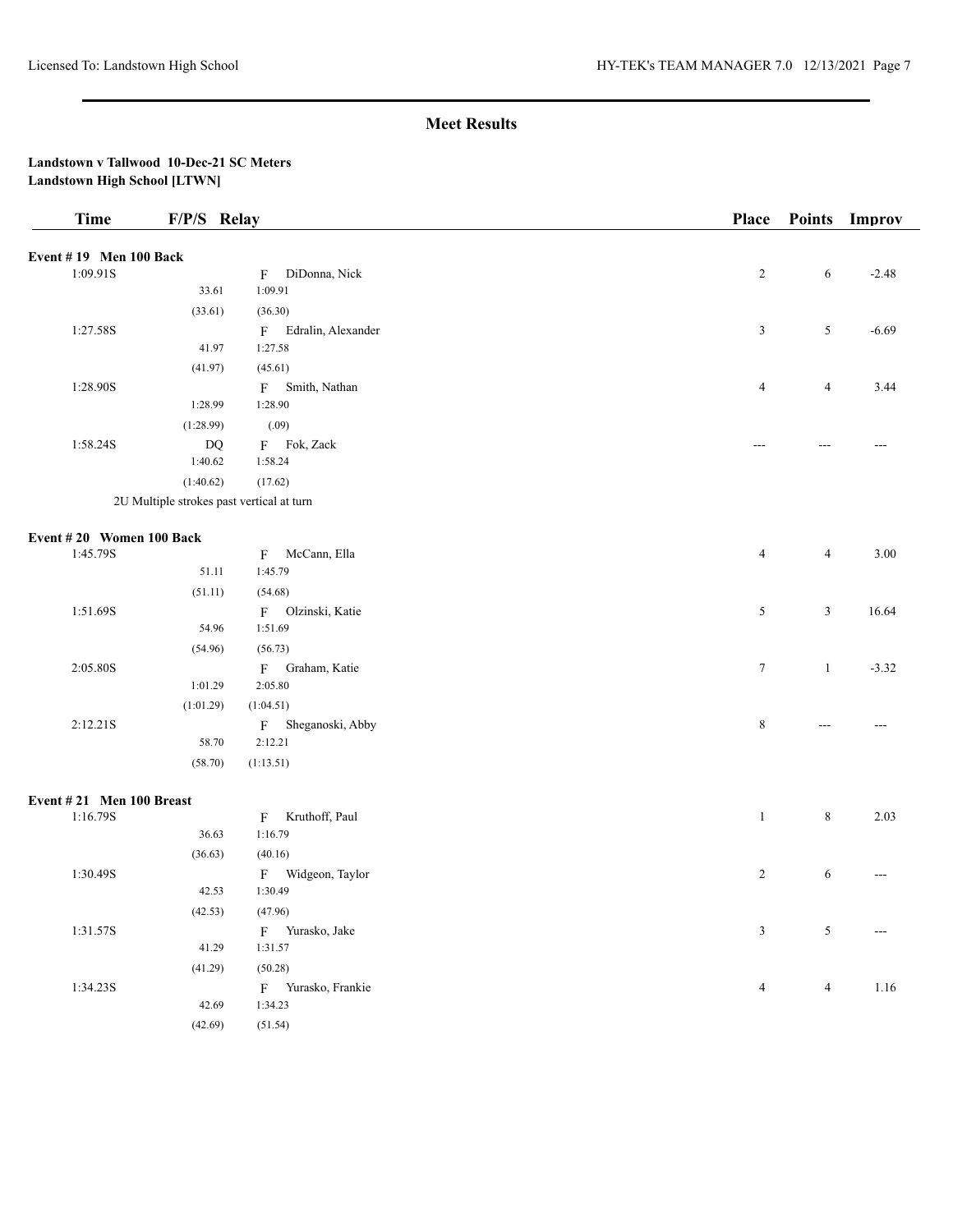## **Landstown v Tallwood 10-Dec-21 SC Meters Landstown High School [LTWN]**

| Time                         | F/P/S Relay |                                 | <b>Place</b> |                   | Points Improv |
|------------------------------|-------------|---------------------------------|--------------|-------------------|---------------|
| Event #22 Women 100 Breast   |             |                                 |              |                   |               |
| 1:33.66S                     |             | Counts, Emma<br>F               | 1            | 8                 | 0.04          |
|                              | 44.64       | 1:33.66                         |              |                   |               |
|                              | (44.64)     | (49.02)                         |              |                   |               |
| 2:04.95S                     |             | Snyder, Madison<br>$\mathbf{F}$ | 6            | 2                 | $-7.45$       |
|                              | 57.71       | 2:04.95                         |              |                   |               |
|                              | (57.71)     | (1:07.24)                       |              |                   |               |
| 2:17.08S                     |             | Phelps, Lillian<br>F            | $\tau$       | 1                 | $-11.00$      |
|                              | 1:03.34     | 2:17.08                         |              |                   |               |
|                              | (1:03.34)   | (1:13.74)                       |              |                   |               |
| 2:17.74S                     |             | Dillon, Mallory<br>F            | 8            | $\qquad \qquad -$ | $-12.08$      |
|                              | 1:04.29     | 2:17.74                         |              |                   |               |
|                              | (1:04.29)   | (1:13.45)                       |              |                   |               |
| Event #23 Men 400 Free Relay |             |                                 |              |                   |               |

# **EVENT # 23** MEN 400 FFC REALY

| 4:06.90S F         | A Relay        |           | Landstown High School |           |                     | 10                   |
|--------------------|----------------|-----------|-----------------------|-----------|---------------------|----------------------|
| Ian Lutz (FR)      |                |           | Rodwill Asturias (SR) |           | Nick DiDonna (SR)   | Paul Kruthoff (SR)   |
|                    | 28.04          | 57.64     | 1:13.47               | 1:59.55   |                     |                      |
|                    | (28.04)        | (57.64)   | (15.83)               | (1:01.91) |                     |                      |
|                    | 2:30.01        | 3:04.86   | 3:33.66               | 4:06.90   |                     |                      |
|                    | (30.46)        | (1:05.31) | (28.80)               | (1:02.04) |                     |                      |
| 4:42.58S F         | <b>B</b> Relay |           | Landstown High School |           |                     | $\mathbf{2}$<br>5    |
| Aidan Davis (SR)   |                |           | Joe Brown (SR)        |           | Taylor Widgeon (FR) | Elliott Jones (FR)   |
|                    | 34.02          | 1:08.45   | 1:40.81               | 2:16.60   |                     |                      |
|                    | (34.02)        | (1:08.45) | (32.36)               | (1:08.15) |                     |                      |
|                    | 2:51.47        | 3:30.68   | 4:05.49               | 4:42.58   |                     |                      |
|                    | (34.87)        | (1:14.08) | (34.81)               | (1:11.90) |                     |                      |
| 5:05.04S F         | C Relay        |           | Landstown High School |           |                     | 3                    |
| Jake Yurasko (SO)  |                |           | Ethan Smith (SO)      |           | Nathan Smith (SR)   | Sean Molen (SR)      |
|                    | 35.37          | 1:17.46   | 1:52.79               | 2:35.51   |                     |                      |
|                    | (35.37)        | (1:17.46) | (35.33)               | (1:18.05) |                     |                      |
|                    | 3:12.23        | 3:51.80   | 4:26.71               | 5:05.04   |                     |                      |
|                    | (36.72)        | (1:16.29) | (34.91)               | (1:13.24) |                     |                      |
| 5:31.08S F         | D Relay        |           | Landstown High School |           |                     | 4                    |
| Eddie Crawley (SO) |                |           | Zack Fok (SO)         |           | Michael Peters (SR) | John Monrouzeau (JR) |
|                    | 37.09          | 1:21.04   | 2:00.10               | 2:40.12   |                     |                      |
|                    | (37.09)        | (1:21.04) | (39.06)               | (1:19.08) |                     |                      |
|                    | 3:21.97        | 4:13.14   | 4:49.93               | 5:31.08   |                     |                      |
|                    | (41.85)        | (1:33.02) | (36.79)               | (1:17.94) |                     |                      |

|                   | .                  |  |
|-------------------|--------------------|--|
| Nick DiDonna (SR) | Paul Kruthoff (SR) |  |
|                   |                    |  |
|                   |                    |  |